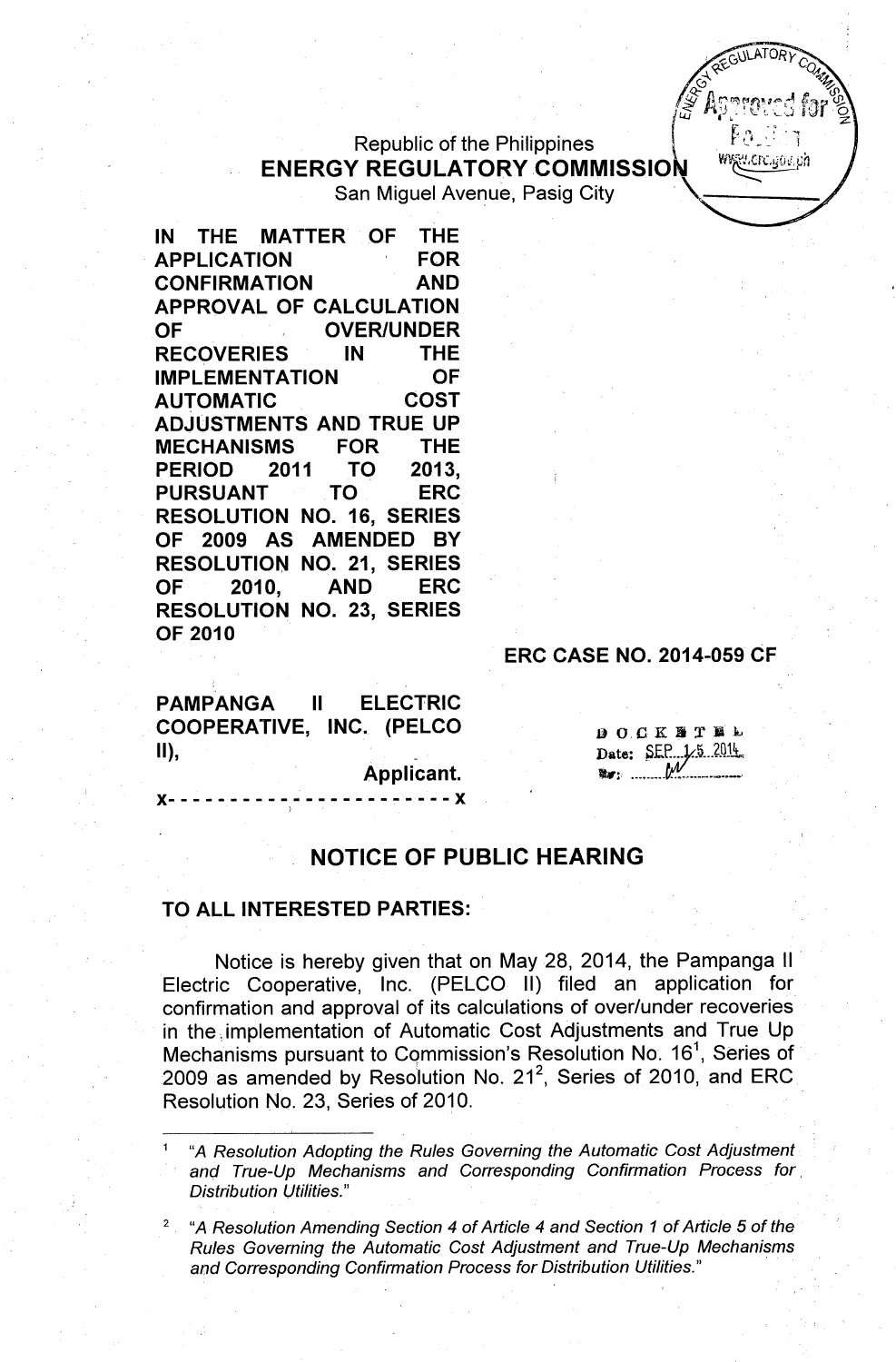In the said application, PELCO II alleged, among others, that:

- 1. It is an electric cooperative (EC) duly recognized and existing under and by virtue of the laws of the Republic of the Philippines, with principal office address at San Roque, Guagua, Pampanga, where it may be served with summons and other legal processes. It is represented in this instance by its General Manager, Mr. Amador T. Guevarra, who is of legal age, Filipino and with office address at San Roque, Guagua, Pampanga;
- 2. It is the exclusive franchise holder issued by the National Electrification Administration (NEA) to operate an electric light and power services in the Municipalities of Guagua, Mabalacat, Lubao, Sta. Rita, Bacolor, Porac, and Sasmuan, all in the Province of Pampanga;
- 3. Pursuant to the Commission's Resolution No. 16, Series of 2009, as amended by Resolution No. 21, Series of 2010, more specifically Article 5, Section 1(Filing) thereof, all Luzon Distribution Utilities (DUs) shall file their respective consolidated applications, on or before March 31, 2014, for the (over)/under recoveries on their implementation of various automatic cost adjustment and true-up mechanisms;
- 4. For purposes of compliance with the said Resolution No. 16, Series of 2009, as amended, and Resolution No. 23, Series of 2010, herein applicant adopted the formulae on Generation Rate, Transmission Rate, System Loss Rate, Lifeline Subsidy Rate and Senior Citizen Subsidy Rate, together with the specific definitions and sub-formulae for each item thereof;
- 5. It hereby submits its proposed application for approval of automatic cost adjustments and true-up mechanisms and corresponding confirmation process pursuant to the aforesaid resolutions, as Annex "A," and form as part and parcel of this application;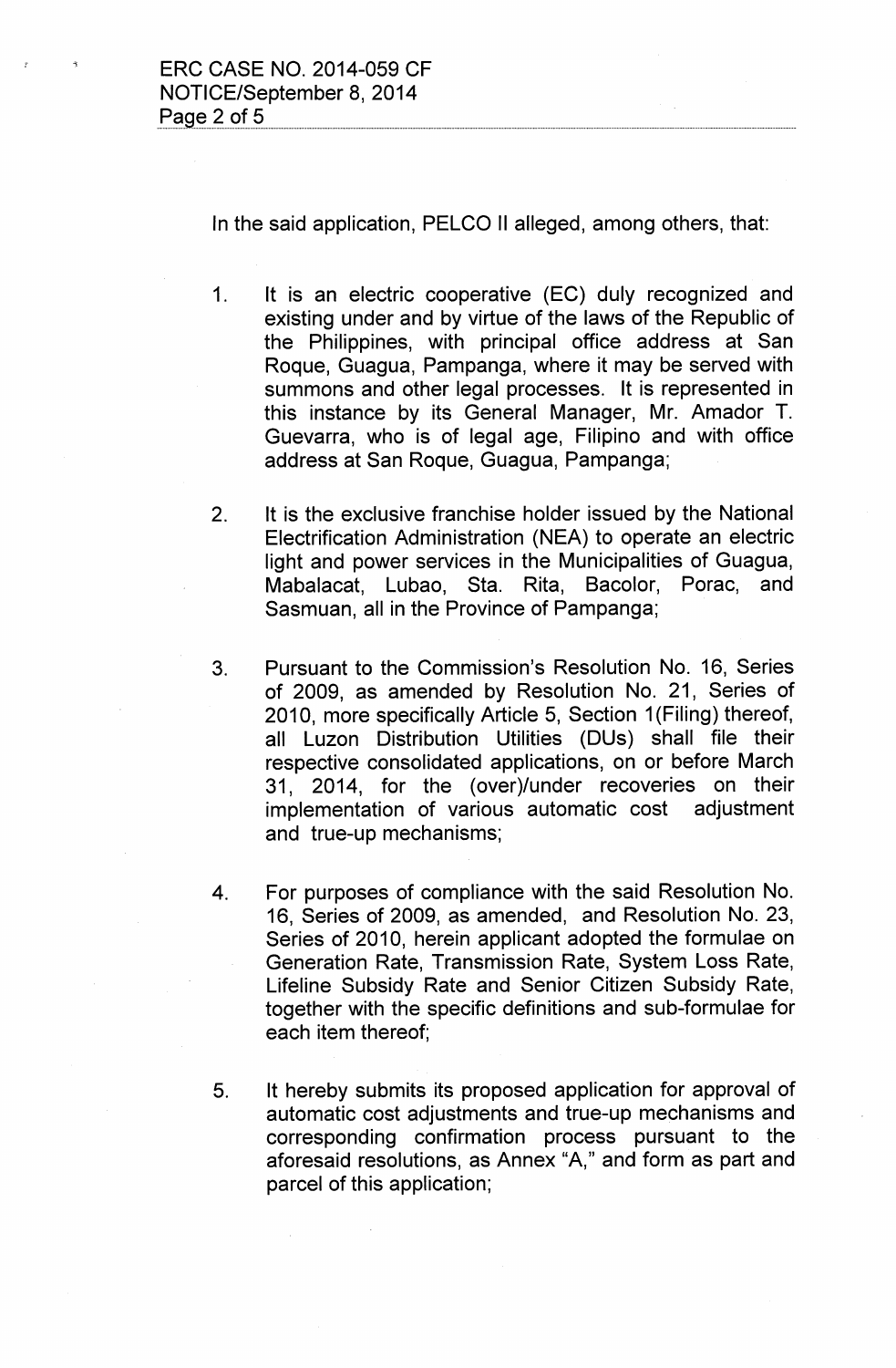6. In support of this application, it attached the following required documents covering the period  $2011 - 2013$ contained in the guidelines issued by the Commission, as Annex "B", and also form as part and parcel of this application, to wit:

- a. Uniform Reportorial Requirements Reports;
	- i. Submitted Supplier and Transmission Data Sheet;
	- ii. Statistical Data Sheet:
	- iii. Actual Implemented Rates;
	- iv. Actual Implemented Lifeline Rates; and
	- v. Actual Implemented Lifeline Discounts
- b. Sections A, B, D, E, and F of MFSR;
- c. DU MO 1 and MO 2;
- d. Billing Demand- KW Sales;
- e. Meter Facilities Inspection Reports;
- f. Summary of Monthly Pilferage Recoveries;
- g. Computation of Generation System Rates;
- h. Computation of Transmission System Rates;
- i. Computation of System Loss Rates;
- j. Computation of Lifeline Subsidy/Discount Rates;
- k. Computation of Senior Citizen Subsidy/Discount Rates;
- I. Sample Electric Bills for all Types of Customers;
- m. Sample Electric Bills for Lifeline Customers;
- n. Sample Electric Bills for Senior Citizen Customers;
- o. Generation Power Bills from San Miguel Energy Corporation including Credit/Debit Memo;
- p. Transmission Power Bills from the National Grid Corporation of the Philippines;
- q. Photocopies of Official Receipts (ORs) of Payments of Power Bills from SMEC and NGCP;
- r. Photocopies of Official Receipts (ORs) of Payments of Restructured Power Bills from PSALM;
- s. Photocopies of Official Receipts (ORs) of Payments of VAT Distribution to BIR;
- t. Summary of Payments of Power Bills, Restructured Power Accounts and VAT Distribution; and
- 7. The summary Pass True-cost vis-à-vis, the actual collection for Generation, Transmission, System Loss, Lifeline and Senior Citizen Subsidy Rates are as follows, to wit: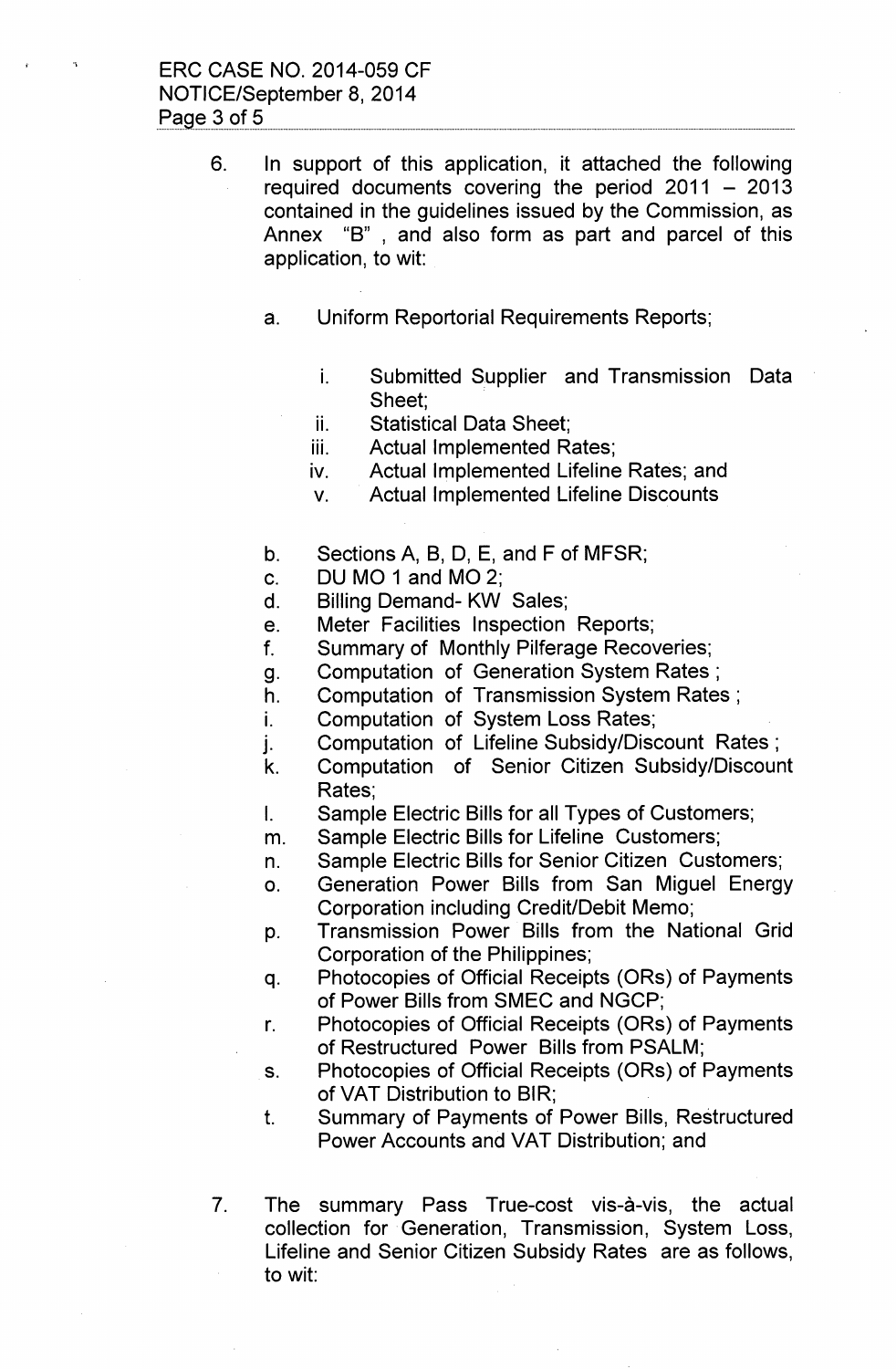| <b>Particulars</b>    | <b>Passed Through</b><br><b>Charges (PhP)</b> | <b>Actual Billing</b><br>(PhP) | Difference (PhP)<br>(Over) Under Recoveries |
|-----------------------|-----------------------------------------------|--------------------------------|---------------------------------------------|
| Generation            | 4,891,386,527.35                              | 4,848,122,081.47               | 43,264,445.88                               |
| Transmission          | 946,066,318.74                                | 991,002,923.62                 | (44,936,604.88)                             |
| <b>System Loss</b>    | 875,362,118.29                                | 868,754,529.63                 | 6,607,588.66                                |
| Lifeline              | 63,494,285.03                                 | 63,405,001.47                  | (89, 283.56)                                |
| <b>Senior Citizen</b> | 285,419.00                                    | 292,883                        | 7,464.31                                    |
| Total (PhP)           | 6,776,594,668.41                              | 6,771,577,419.50               | 4,853,610.41                                |

8. It prays that the Commission, after due notice and hearing, approve its application and, upon approval, it be directed to submit the scheme on how to implement the said approval.

The Commission has set the application for jurisdictional hearing, expository presentation, pre-trial conference and evidentiary hearing on October 2, 2014 (Thursday) at ten o'clock in the morning (10:00 A.M.), at the ERC Hearing Room, 15<sup>th</sup> Floor, Pacific Center Building, San Miguel Avenue, Pasig City.

All persons who have an interest in the subject matter of the proceeding may become a party by filing, at least five (5) days prior to the initial hearing and subject to the requirements in the ERC's Rules of Practice and Procedure, a verified petition with the Commission giving the docket number and title of the proceeding and stating: (1) the petitioner's name and address; (2) the nature of petitioner's interest in the subject matter of the proceeding, and the way and manner in which such interest is affected by the issues involved in the proceeding; and (3) a statement of the relief desired.

All other persons who may want theirs views known to the Commission with respect to the subject matter of the proceeding may file their opposition to the application or comment thereon at any stage of the proceeding before the applicant concludes the presentation of its evidence. No particular form of opposition or comment is required, but the document, letter or writing should contain the name and address of such person and a concise statement of the opposition or comment and the grounds relied upon.

All such persons who may wish to have a copy of the application may request the applicant, prior to the date of the initial hearing, that they be furnished with a copy of the application. The applicant is hereby directed to furnish all those making a request with